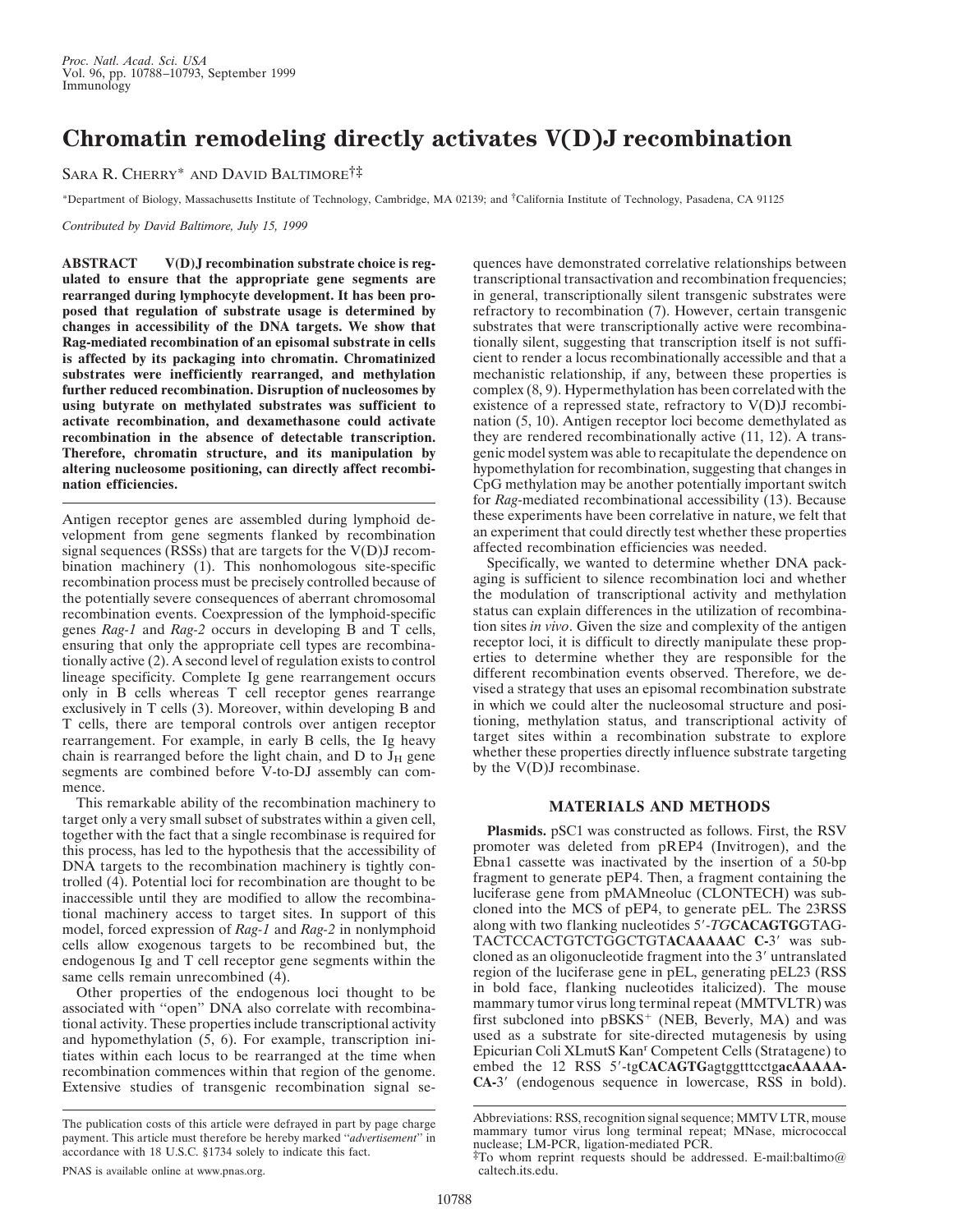Subsequently, the MMTVLTR12RSS was subcloned into pEL23, to generate pSC1. Expression vectors for full-length murine *Rag-1* and *Rag-2*, murine glucocorticoid receptor, and adenovirus E1a have been described elsewhere (14–16). *In vitro* methylation of plasmids were performed by using SssI methylase according to the manufacturer (NEB).

**Cell lines and Transfections.** The human embryonic kidney epithelial cell line, 293, and its derivative stably expressing Ebna-1, 293Ebna1 (Invitrogen), were maintained in DMEM containing 10% fetal bovine serum and Pen/Strep. The human osteosarcoma cell line, U2OS, was maintained in DMEM containing 15% fetal bovine serum and Pen/Strep. Dexamethasone (Sigma) was added at 1 uM, and butyrate (Sigma) was added at 7 mM 24 hours posttransfection.

DNA was introduced into cells by calcium phosphatemediated transfection as described (16). Recombination substrate vectors (1  $\mu$ g) and other vectors (5  $\mu$ g) were transfected into cells plated 16 hr earlier. The cells were fed 24 hours posttransfection. Cells were either harvested 48 hours posttransfection or were selected in hygromycin (Calbiochem) to generate stable cell lines. For analysis, the cell suspension was divided, was washed in PBS, and was lysed for recovery of episomal DNA (16) and in parallel for luciferase activity by using a Promega kit according to the manufacturers' protocol. Background luciferase activity was subtracted from the experimental samples before fold values were calculated.

**Recombination Assay.** One percent of the recovered DNA was subject to PCR amplification. These PCR primers are unable to amplify a product until the  $V(D)J$  recombination reaction has occurred, bringing the primer sites in close proximity. The following oligonucleotides were used to direct the amplification of these signal-joint products: *KasI*, 5'-CTCTTCGGGCGCCAGCTG CCGCAG-3', SspI, 5'-TGTG-GAACGAAG TACCGAAAGGTCTTACC-3'. A 50-µl PCR amplification reaction mixture contained 10 mM Tris HCl (pH) 8.3), 50 mM KCl, 2 mM MgCl<sub>2</sub>, 100 ng of each oligo, and 1 unit of *Taq* polymerase (Boehringer Mannheim) and was subject to the following amplification profile: 1 cycle of 94°C for 4 min; (30 cycles for stable lines, and 25 cycles for transients) of 94°C for 1 min, 72°C for 2 min; 72°C for 4 min. The products were resolved on a  $1.5\%$  TBE (45 mM Tris $\cdot$ Borate/1 mM EDTA, pH 8.0) gel, were transferred to Hybond N (Amersham Pharmacia), and were probed with the kinased oligonucleotide SJ1 (5'-GTGGAGTACTACGAGTGTGCACAGTGAGTG-GTTTCCTG-3') that spans the newly created signal-joint. To determine relative activities, a dilution curve for the PCR amplification was generated for each experiment: The sample representing pSC1 plus  $RAG1/2$  was serially diluted into the negative control, and the dilution series was amplified in parallel with the control and experimental samples. Values for band intensities of the radiolabeled PCR products were determined by digitizing and quantitating using MACBAS software (Fuji) for Fig. 1*B* and by PhosphorImaging (Molecular Dynamics) for Fig. 1D. pSC1 plus RAG1/2 was set as 1.0, and pSC1 without RAG1/2 set as 0. Within the range of our assay, band intensities decreased proportionally to the dilution of the pSC1 plus RAG1/2 sample.

**Ligation-Mediated (LM) PCR Assay.** The LM-PCR assay was adapted from Zhu and Roth (17). In brief, 10% of the DNA recovered as in ref. 16 was ligated to 100 pmol preannealed BW-1/BW-2 (18) by using 4 units of T4 DNA ligase (NEB) and the supplied buffer in 100  $\mu$ l at 14<sup>o</sup>C overnight. Ten micrograms of tRNA was added before phenol/chloroform extraction and ethanol precipitation. The ligations were resuspended in 10  $\mu$ l of TE<sub>-1</sub> (10 mM Tris/1 mM EDTA, pH 8.0), and 10% was used for PCR analysis. BW-1H (18) and *KasI* (above) were used in a 50- $\mu$ I PCR reaction that contained 10 mM Tris $\cdot$ HCl (pH 8.3), 50 mM KCl, 2 mM MgCl<sub>2</sub>, 25 pmol of each oligo, and 1 unit of *Taq* polymerase (Boehringer Mannheim). The amplification profile was 1 cycle of 94°C for

4 min; 30 cycles of 94°C for 15 sec, 65°C for 30 sec, 72°C for 40 sec, and 72°C for 4 min. The products were resolved on a 1.5% TBE gel, were transferred to Hybond-N nylon (Amersham Pharmacia), and were hybridized to a kinased internal oligo KasII (5'-GGCCGACCTGAGGGTCGCCGGG-3'). Bands were visualized by autoradiography. Titration curves were run in parallel to determine the linearity of the assay.

**Micrococcal Nuclease (MNase) Digestion.** Nuclei were isolated and digested in the presence or absence of butyrate treatment with the indicated amounts of MNase as described (19) except that the nuclei were resuspended in restriction enzyme buffer supplemented with 1 mM  $CaCl<sub>2</sub>$  for 5 min at 30°C with the number of units indicated. Genomic DNA was purified, digested with *Hin*dIII, and run on a 1.75% TBE gel and was Southern blotted by using random primed fragment  $(-298 \text{ to } +104)$  of the MMTV LTR.

**Protein Analysis.** Rag proteins were detected as described (16) by using anti-*Rag-1* or anti-*Rag-2* (PharMingen). Other proteins were detected by isolating total cell extracts and performing Western blot analysis using anti-human glucocorticoid receptor (Affinity Bioreagents, Golden, CO) followed by horseradish peroxidase-conjugated secondary antibodies (Amersham Pharmacia) and were developed by using enhanced chemiluminescence (Sigma).

## **RESULTS**

The recombination substrate (pSC1) contained two RSSs, one with a 12-bp spacer (12 RSS) and another with a 23-bp spacer (23 RSS); these are the only DNA elements required for  $V(D)J$ recombination (ref. 20; Fig. 1*A*). To generate a recombination substrate on which we could control DNA access, we embedded the 12 RSS in an inducible promoter, the mouse mammary tumor virus long terminal repeat (MMTV LTR). It adopts a nucleosomal structure when stably maintained (21, 22). These nucleosomes prevent access of most transcription factors and DNA binding proteins to their cognate sites within the promoter (23). The substrate plasmid pSC1 also contained the Epstein–Barr virus origin of replication; by introducing pSC1 into 293 cells that either express EBNA1 or not, we could control whether the episome could be maintained and replicated (24). Importantly, these are lowcopy nuclear episomes that are replicated only once during S phase, and, therefore, there is no increase in their copy number once stably maintained (25). These properties allow Epstein–Barr virus-based episomal vectors to adopt many of the characteristics of stably integrated DNA, such as the chromatin structure of the HIV LTR and the enhancer dependence of the myc promoter (26, 27).

When stably maintained and replicated, the episome becomes chromatinized and transcription is inhibited by the nucleosomal structure of the MMTV LTR. This nucleosomal repression can be alleviated by treatment with the glucocorticoid dexamethasone. Glucocorticoid receptor binding to the promoter disrupts the nucleosomal organization, thereby altering the chromatin structure and allowing additional factors (e.g., p300) to assemble on the promoter and thus promoting transcription (23, 28, 29). p300 is a transcriptional coactivator required for steroid receptor-dependent transcriptional transactivation (30). However, whether the histone acetylase activity of p300 is required for this transactivation is unknown. The nucleosome remodeling event mediated by nuclear hormone receptors can be uncoupled from transcriptional transactivation if transcription factor assembly on the promoter is prevented (30–32). E1a is a factor known to inactivate p300 and is present in the 293 cells we are using for our studies (33–35). Therefore, by preventing p300 access to the promoter we should be able to uncouple nucleosome remodeling by glucocorticoid receptors from transcriptional transactivation.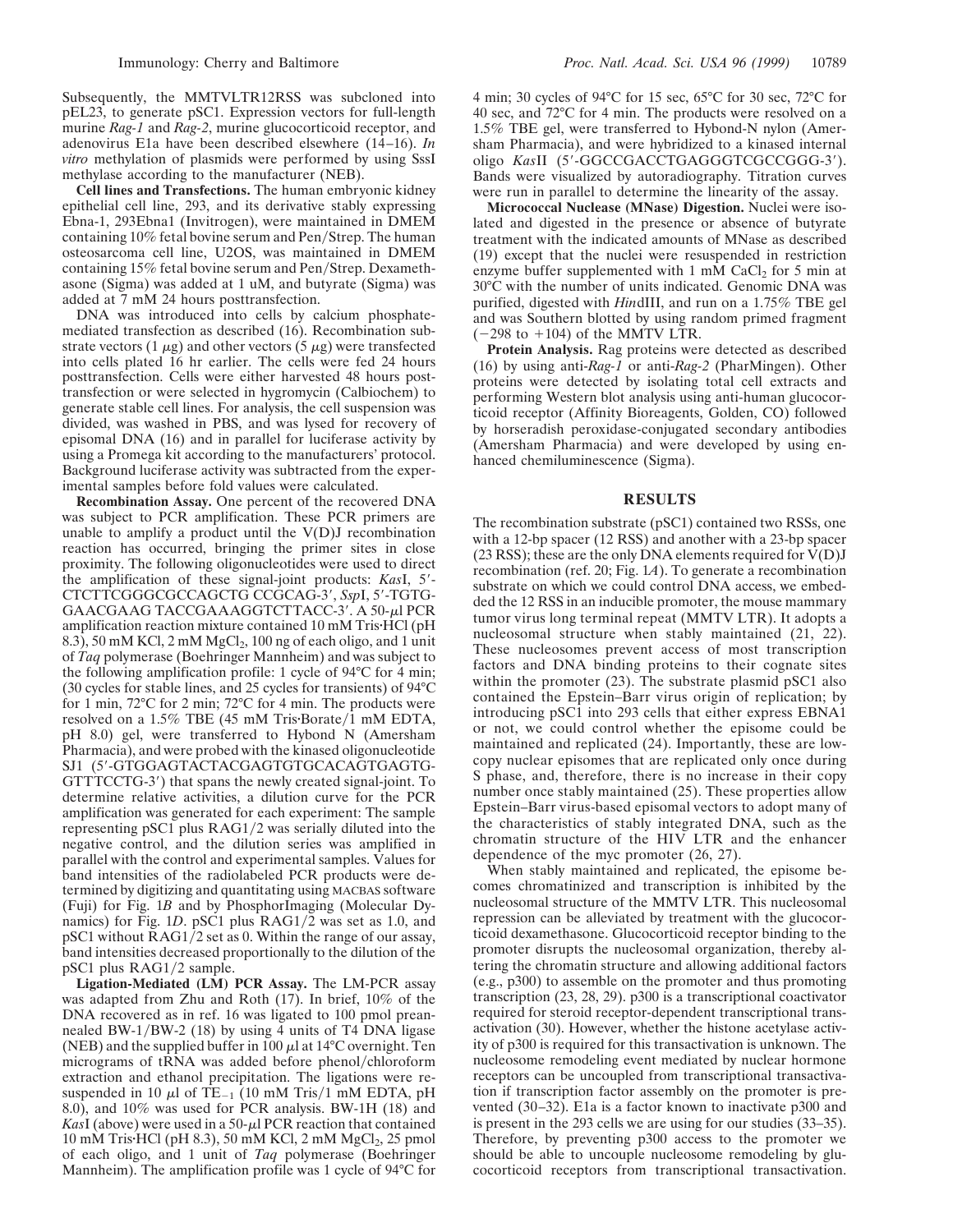

FIG. 1. Recombination efficiency is affected by the chromatin structure of the substrate. (*A*) Recombination substrate pSC1 contained a 12 RSS (black triangle) embedded in the MMTV LTR. The 23 RSS (white triangle) is downstream of the luciferase reporter gene. The Epstein–Barr origin of replication (Orip) is included to allow plasmid maintenance. After V(D)J recombination, signal-joint products could be amplified by PCR (arrows) and detected in a Southern blot probed with an oligonucleotide that spanned the newly formed signal joint (rectangle). The other product of the recombination reaction (the coding joint) is shown but not assayed. (*B*) Drug treatment does not increase the efficiency of recombination of transiently introduced substrates. pSC1 (lanes 1–4) or methylated pSC1, pSC1 ME (lanes 6–9) were cotransfected with *Rag-1* and *Rag-2* expression vectors (RAG1/2) into 293 cells, and the drugs butyrate (But) or dexamethasone (Dex) were added as indicated. Assays were performed as described in *A*. Fourfold less pSC1 DNA than in lanes 1–4 was transfected to generate lane 5. Relative activities were determined by using the titration series in which transient pSC1 plus RAG1/2 was defined as 1. (C) Stably maintained episomes are inhibited by  $\approx$ 100-fold. Tenfold dilutions of transiently transfected pSC1 and RAG1/2 extract into empty extract generates a titration curve (lanes 1-4). Stably maintained pSC1 cells transfected with RAG1/2 (lane 6) or without RAG1/2 (lane 5) were amplified in parallel. (*D*) Stably maintained substrates are refractory to recombination, and methylation further decreases the efficiency of recombination. Cell lines stably maintaining pSC1 (lanes 1–4) or methylated pSC1, pSC1 ME (lanes 7–10) were transfected with RAG1/2 vectors and were treated with drugs as indicated. Note: the absolute amount of recombination in *D*, lane 2 is  $\approx$  100-fold less than in *B*, lane 2. Relative activities were calculated as in *B* except stable pSC1 plus RAG1/2 was defined as 1. (*E*) The levels of Rag proteins are unaffected by drug treatments. Expression vectors for *Rag-1* and *Rag-2* were cotransfected into 293 cells and were treated with dexamethasone or butyrate as indicated. Bands labeled control hybridized nonspecifically with the immunodetection reagents used.

This should allow us to examine whether alteration of nucleosomes alone is sufficient to activate recombination.

We also used the histone deacetylase inhibitor butyrate to disrupt nucleosomes more globally through an increase in the acetylation status of nucleosomes. Butyrate treatment also has been shown to activate the MMTV LTR and other steroidresponsive promoters (36, 37). As a monitor of transcription, the MMTV LTR of pSC1 drives the expression of a reporter gene, luciferase. The 23 RSS is downstream of this luciferase gene.

V(D)J recombination was induced by either transfecting cells containing the recombination substrate with expression vectors for *Rag-1* and *Rag-2* or by cotransfecting both the substrate and the Rag expression vectors. Rearrangement was monitored by using an assay that specifically amplifies the signal joint product of the recombination reaction (Fig. 1*A*).

To determine whether recombination is sensitive to differences in chromatin packaging of target sites, we first compared the efficiency of recombination of transiently introduced substrates to stably maintained substrates. We also treated the cells with either dexamethasone or butyrate to examine whether these treatments affected the efficiency of recombination. Because transiently transfected pSC1 introduced into cells lacking EBNA1 does not replicate, these DNA templates do not adopt phased nucleosomes or other repressive chromatin structures (ref. 21; also see below). We would expect that the recombination efficiency of these substrates should be high and unaffected by treatments that alter nucleosomal structure. As predicted, recombination of transiently introduced substrates was unaffected by treatment with dexamethasone or butyrate (Fig. 1*B*, compare lanes 2–4). The efficiency of recombination measured by PCR on the transiently introduced pSC1 was comparable to that of nonreplicating polyoma-based vectors—such as pJH200 deleted for the SV40 origin of replication—which were used in previous studies (data not shown).

In contrast to the transiently introduced substrates, cell lines expressing EBNA1 stably maintained pSC1, and the level of recombination per substrate was reduced >100-fold (Fig. 1*C*). Quantitation was based on titration of the transiently transfected samples diluted into untransfected cell lysate and amplified in parallel with samples generated from stable cell lines. Additionally, Southern blot analysis of total DNA isolated from purified nuclei showed a similar total episomal content in cells that either stably or transiently maintained pSC1 (see Fig. 3, compare lanes 1 and 7). Moreover, given that the efficiency of transfection of 293 cells is  $>80\%$  (data not shown), the majority of cells under either condition receive the Rag genes and the substrate vector, allowing us to compare these conditions. Butyrate increased recombination of stable pSC1 3-fold (Fig. 1*D*, compare lanes 2 and 3), a subtle but reproducible increase. This activation of recombination was not seen with dexamethasone, which produced a  $\leq$ 2-fold effect. Southern blot analysis of total DNA recovered showed  $<$ 2-fold variability between samples (data not shown). Therefore, we conclude that replication of this recombination substrate leads to a recombinationally inhibited state that is only marginally affected by drug treatments.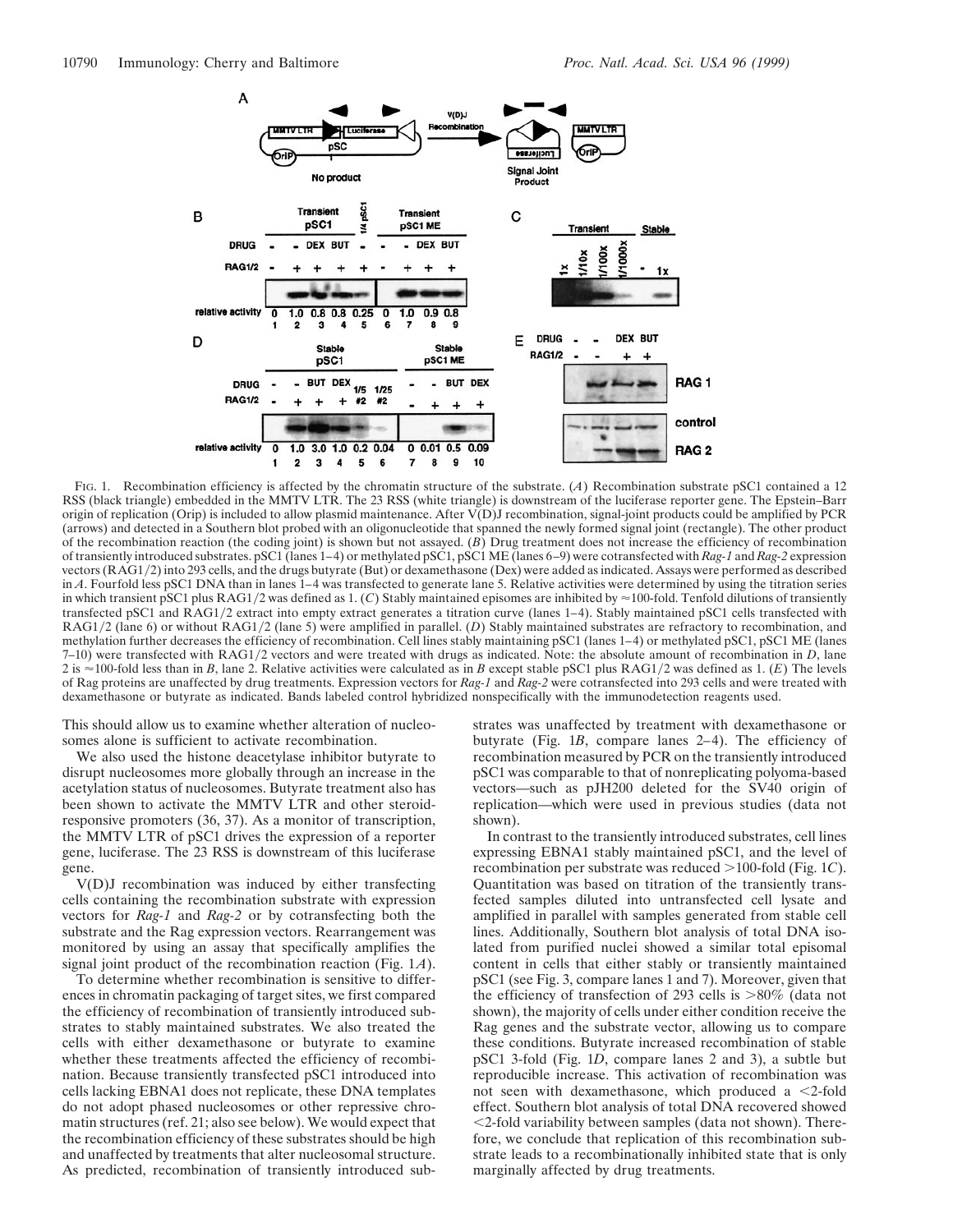The recombinationally inhibited state of stable pSC1 led us to examine whether CpG methylation of the episome would augment the inhibition, perhaps by creating a more heterochromatin-like structure. We therefore methylated pSC1 at CpG sites *in vitro* to generate pSC1 ME by using SssI methylase. When transiently transfected, pSC1 ME was unaffected by drug treatment, consistent with the lack of a nucleosomal structure under these conditions (Fig. 1*B*, lanes 7–9), and the absolute amount of recombination was similar between the unmethylated and methylated templates, consistent with the lack of inhibition by methylation in the absence of chromatin assembly.

In contrast, stably maintained pSC1 ME was more refractory to recombination than pSC1 (100-fold) (Fig. 1*D*, compare lanes 8 and 2). Moreover, the addition of butyrate activated recombination 50-fold (Fig. 1*D*, lanes 8 and 9), almost to the basal level of the stable, unmethylated substrate. HC toxin, a more specific histone deacetylase inhibitor, also was used and generated results similar to those with butyrate treatment (data not shown). Methylation-sensitive restriction enzymes were used to verify the maintenance of the introduced methylation status of the episomes, and that drug treatment did not affect the introduced methylation status (data not shown). Dexamethasone treatment also activated recombination from this highly repressed state (9-fold) (Fig. 1*D*, lane 8 vs. lane 10), although to a lesser extent than butyrate. These effects were not attributable to changes in Rag protein levels as determined by Western blot analysis (Fig. 1*E*, compare lanes 2–4). Thus, we generated a highly repressed recombination substrate that was derepressed by drug treatments known to modify nucleosomal structures.

Rag proteins initiate recombination by generating RSSdependent double-stranded breaks that are processed by the ubiquitous double-strand break repair machinery (2). To determine whether the chromatin-induced inhibition of recombination was attributable to a decrease in the accessibility of the Rag proteins to the substrates or instead to an altered efficiency of double-strand break repair, we assayed for Ragmediated double-strand breaks (38). LM-PCR was used to quantify these double-strand breaks (Fig. 2*A*), and titration analysis was performed to demonstrate the linearity of the assay (Fig. 2*B*, lanes 9–12). The stably maintained methylated



FIG. 2. The chromatin structure of a recombination substrate directly affects the accessibility of the recombinase for its DNA substrate. (*A*) Schematic diagram of the LM-PCR assay. DNA samples were ligated to blunt linkers and were subjected to PCR by using a linker primer and a second primer internal to the Rag-dependent double-strand break (arrows) at the 12 RSS (black triangle). The amplified products were subjected to Southern blot hybridization and were probed with an oligonucleotide internal to the amplified product (rectangle). (*B*) Measurement of double-strand break formation. Cell lines stably maintaining pSC1 or pSC1 ME were cotransfected with Rag expression vectors and were treated with drugs as indicated (lanes 1–8). Titration analysis was performed in parallel to verify the linearity of the assay (lanes 9–12). All samples were generated from the same experiment and gel. Assays were performed as described in *A*.

substrates were inhibited in their ability to be cleaved by the recombination machinery in the absence of drugs compared with their unmethylated counterparts (Fig. 2*B*, compare lane 2 to lane 6). Drug treatment could substantially activate recombination on the stably maintained methylated episomes (Fig. 2*B*, lanes 6–8). Because the inhibition of recombination product formation (Fig. 1*D*) by chromatin structure was mirrored in the LM-PCR assay, the repression of recombination is at an early step in recombination, presumably the recognition of the RSSs by the Rag proteins or, less likely, the cleavage step itself.

To determine directly whether butyrate treatment was having the predicted effects on the chromatin structure of pSC1, we assayed for nuclease sensitivity under different conditions. Previous studies have shown that, after replication, the MMTV LTR and other steroid-responsive promoters are packaged into a nucleosomal array that can be disrupted by butyrate treatment (22, 36, 37). We treated nuclei containing the episomes with MNase, an enzyme that digests the linker DNA between nucleosomes, allowing the position and spacing of nucleosomes on a template to be determined. The digested DNA then was probed for MMTV LTR sequences. When stably maintained, the MNase digestion pattern of the MMTV LTR showed the typical ladder of positioned nucleosomes (Fig. 3, lane 9). The ladder was not detectable when the templates were transiently transfected, consistent with these episomes not being packaged into nucleosomes (Fig. 3, lane 3). A decrease in the intensity of the full length band ( $\approx$ 6 kb) as the amount of MNase was increased on the transient samples (Fig. 3, lanes 1–3) indicated that the episomes were accessible to the nuclease. Additionally, the regular nucleosomal array generated on the stably maintained episomes was disrupted by butyrate treatment, as seen by the less defined ladder (Fig. 3, lane 12). The smallest DNA fragment of the nucleosome ladder in Fig. 3, lane 9 (mononucleosome) was most clearly disrupted by butyrate, as seen by the blurring of this band in lane 12. As a control, the bulk genomic DNA was visualized by ethidium bromide staining; treatment with MNase with or without butyrate treatment under transient or stable conditions led to a similar laddered digestion pattern (data not shown). These data show that the stable episomes are packaged into nucleosomes that are directly affected by butyrate treatment.

To examine whether transcription of the recombination loci correlated with recombination, we monitored the transcriptional activity of the MMTV LTR under the same conditions. Transiently transfected pSC1 should be constitutively accessi-



FIG. 3. Stably maintained pSC1 adopts a nucleosomal structure that can be disrupted by butyrate treatment. Nucleosome positioning on transiently (lanes 1–6) or stably maintained (lanes  $7-12$ ) pSC1, isolated either from untreated or butyrate-treated cells, was determined by treating purified nuclei with micrococcal nuclease (MNase, as indicated), and digested DNA was detected by Southern blot. Molecular weight markers are indicated on the left, and the nucleosomal ladder is indicated on the right.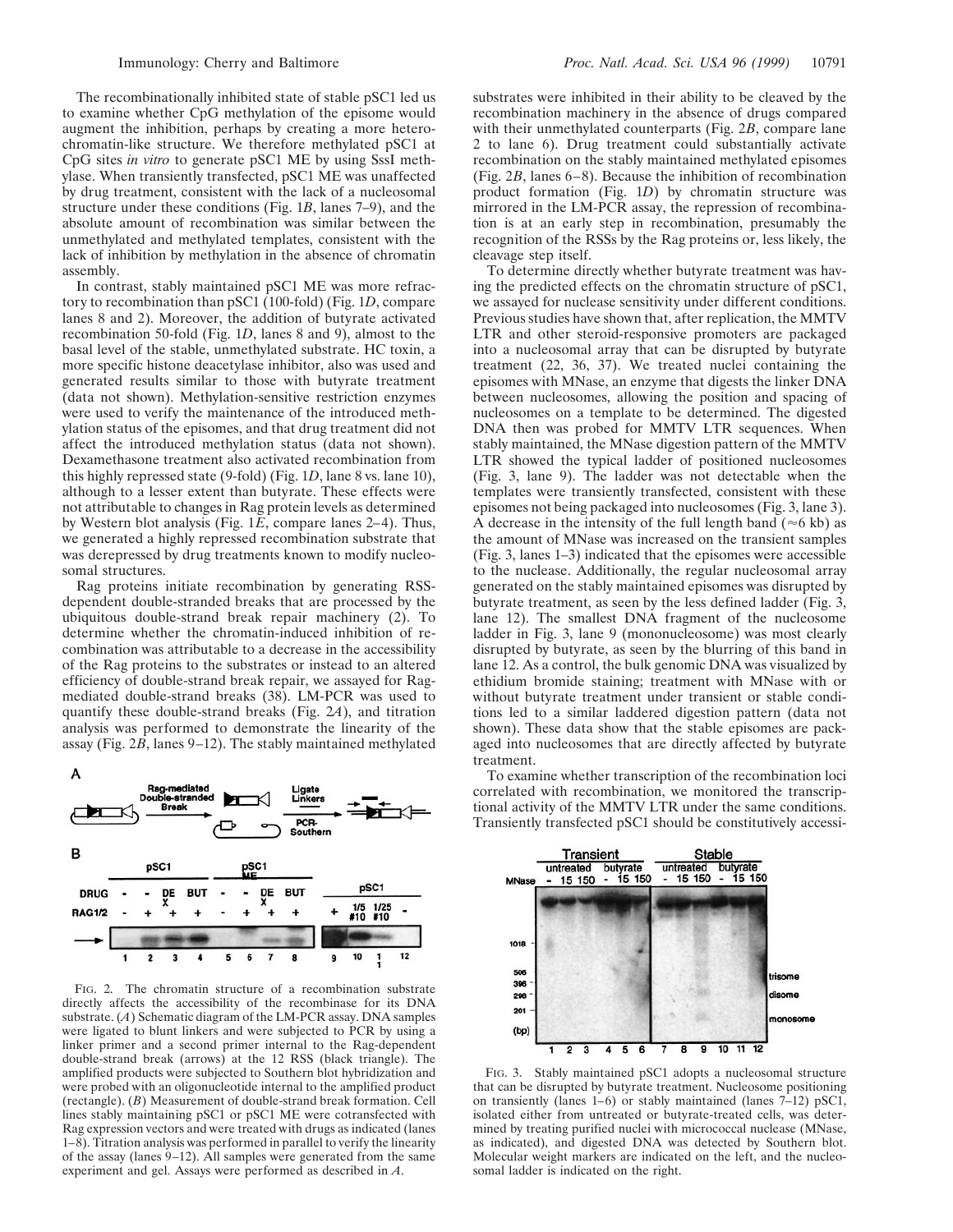ble to the transcription machinery, and, in fact, the addition of butyrate had only a modest stimulatory effect  $(<$  4 fold) (Fig. 4*A*). In contrast, stably maintained pSC1 was highly inducible by butyrate  $($ >50 fold) because the drug relieved the repression of chromatin on transcription. Treatment with butyrate on the methylated templates could also significantly activate transcription when they were stably maintained  $(>100$  fold). The absolute amount of basal transcription of stably maintained pSC1 ME was 3-fold lower than its unmethylated counterpart pSC1 and  $\leq$ 2-fold above background levels of luciferase activity (Fig. 4*A*, legend). Thus, for butyrate, stimulation of both transcription and recombination was coupled.

In contrast to butyrate, the addition of dexamethasone did not significantly activate transcription of either the transiently or stably maintained pSC1 or pSC1 ME (2-fold or less) (Fig. 4*A*), despite the presence of glucocorticoid receptor in these cells (Fig. 4*B*). Thus, for dexamethasone, transcription and recombination were uncorrelated.

This lack of dexamethasone-induced transcription was likely a consequence of adenovirus E1a in our 293 cells, as has been previously shown for other nuclear hormone receptors (31). To examine this for our substrate, we determined whether the steroid-dependent transcriptional transactivation of pSC1 in U2OS cells, which lack E1a, could be inhibited by the coexpression of E1a. We transfected U2OS cells with pSC1 and either a vector expressing E1a or a control vector. Treatment with dexamethasone activated glucocorticoid receptordependent transcription of the MMTV LTR that was inhibited by the coexpression of E1a (Fig. 4*C*). Therefore, the lack of steroid-mediated transcriptional transactivation in 293 cells can be attributed to the presence of E1a.



FIG. 4. Transcriptional activation does not accurately reflect accessibility of a recombination substrate. (*A*) Transcription of the MMTV LTR is increased by butyrate treatment when the promoter is stably maintained. Cells harboring transiently unmethylated (white), stably unmethylated (gray), or stably methylated (black) pSC1 were assayed for luciferase activity after drug treatment as indicated. The fold activation was calculated by setting the untreated samples to one, and the numerical values are listed above the bars. The average of three experiments is shown. The absolute level of luciferase activity of the untreated stable pSC1 was  $1,062 \pm 490$ ; stable pSC1 ME was  $323 \pm$ 78: and that with no extract was  $237 \pm 76$ . (*B*) Western blot analysis reveals that glucocorticoid receptor (GR) is expressed in 293E cells as compared with U2OS cells that do not express glucocorticoid receptor and HeLa cells known to express glucocorticoid receptor (42, 43). (*C*) E1a can block glucocorticoid-dependent transactivation of the MMTV LTR. U2OS cells were transfected with glucocorticoid receptor in the presence (black) or absence (white) of E1a and dexamethasone (Dex) and were monitored for luciferase activity.

## **DISCUSSION**

By taking advantage of the well characterized MMTV LTR, we have demonstrated that the chromatinized state of target DNA can influence accessibility to the  $V(D)J$  recombination machinery *in vivo*. Comparing transiently transfected, nonreplicating pSC1 plasmid without nucleosomal organization to stably maintained, nucleosome-bound pSC1, it was evident that nucleosomes inhibited recombination  $>100$ -fold. Recent *in vitro* studies also have found that nucleosomal substrates are refractory to Rag-mediated cleavage (39). We then found that the repression mediated by nucleosomes was relieved by butyrate, a drug known to alter nucleosomal structures. However, the more subtle changes in chromatin introduced by dexamethasone activation of glucocorticoid receptors did not significantly affect recombination frequencies under these conditions. CpG methylation of nucleosomal templates further repressed the access of the recombinase for targets an additional 100-fold. Under these conditions, treatment with butyrate or dexamethasone, both known to alter nucleosomal packaging, increased the recombination frequency and thus, presumably, accessibility to the recombinase. By manipulating chromatin structures *in vivo*, we were able to decrease the accessibility of the recombination machinery for target sites by 10,000-fold. This level of inhibition may be sufficient to explain the nearly absolute specificity of recombination substrate choice *in vivo*. We were then able to alleviate the repression by using known modifiers of chromatin structure.

The chromatinization of substrates inhibited both transcription and recombination. However, the magnitude of inhibition on recombination was much greater (i.e., methylation of stable pSC1 decreased transcription by 3-fold and recombination by 100-fold). Whereas butyrate treatment alleviated both the repression of chromatin on transcription and recombination, dexamethasone differentially affected these processes. Steroid-mediated disruption of nucleosomes activated recombination by switching the substrate from an inactive to an active one without significant transcriptional transactivation. Although we could detect a slight increase in luciferase activity after dexamethasone treatment, the level of activation was exceedingly low and disproportionate to the recombinational activation (1.7-fold vs. 9-fold). Therefore, it is likely that the activation of the recombinase is almost exclusively attributable to the nucleosomal remodeling mediated by the glucocorticoid receptor and not transcriptional transactivation.

These data have led us to postulate a model for the regulation of Rag-mediated recombination by the modifications of our DNA target (Fig. 5). Transiently introduced substrates are accessible to both the transcriptional and recombinational machinery (Fig. 5*A*) and are thus unregulated. Activation of transcription on open substrates has no effect on recombination efficiencies (Fig. 1*B*; ref. 40). Nucleosomal packaging achieved through stable maintenance of targets, especially when CpG methylated, inhibits both transcription and recombination (Fig. 5*B*). Disruption of nucleosomes locally on the MMTV LTR by using steroid-mediated glucocorticoid receptor binding activates recombination but not necessarily transcription (Fig. 5*C*). Transcription requires the assembly of other transcription factors and coactivators (Fig. 5*D*). In our system, E1a inhibited the transition from the state in Fig. 5*C* to that in Fig. 5*D* by preventing p300 assembly on the promoter.

That the E1a in 293 cells did not prevent the dexamethasone-induced increase in recombination implies that the activated glucocorticoid receptor is able to increase the accessibility of the recombinase to DNA even in the absence of significant transcriptional activation. How butyrate treatment activates transcription in the presence of E1a is not clear; perhaps it bypasses the requirement for specific transcription factors and coactivators. The decreased activation of recom-